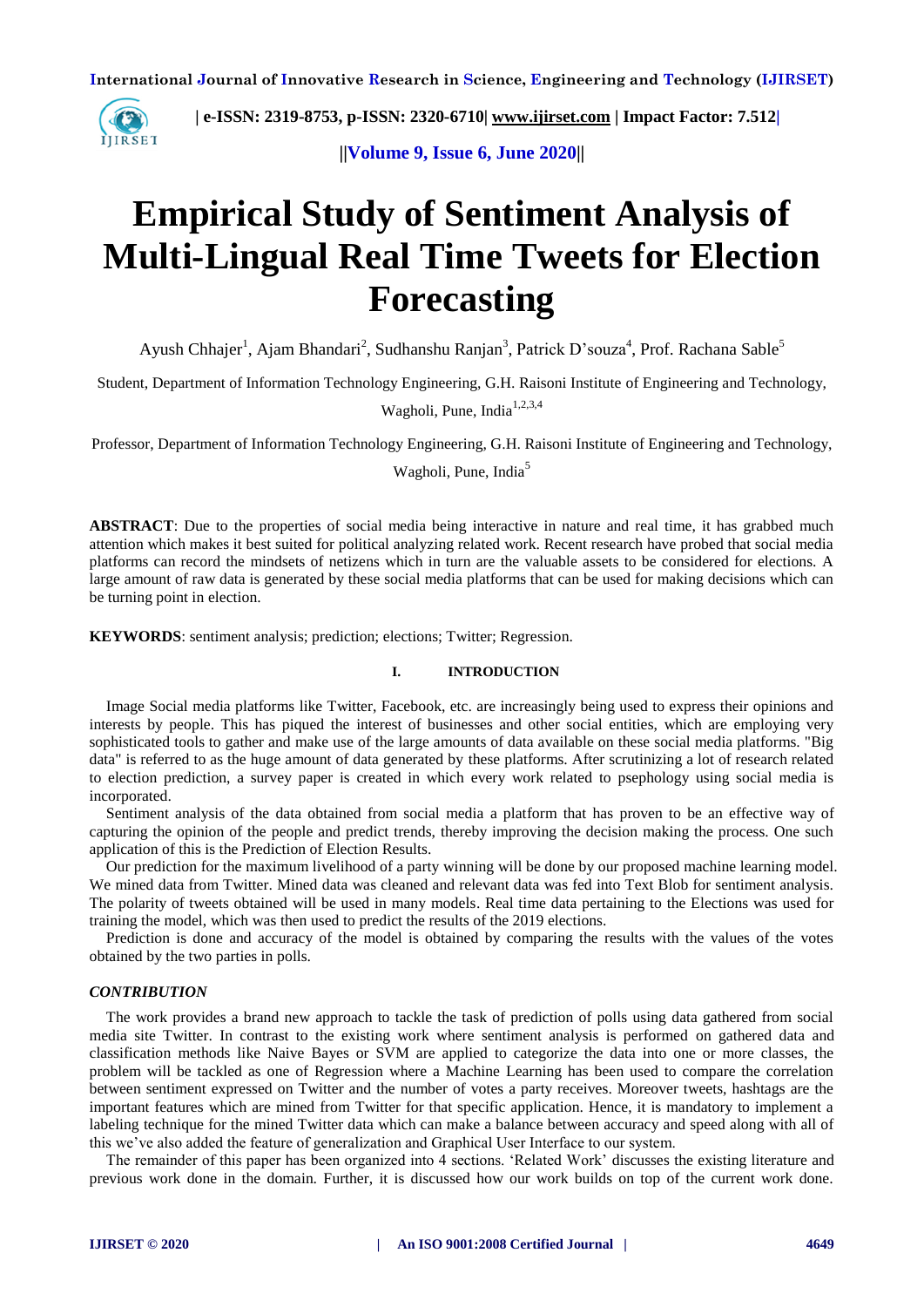

 **| e-ISSN: 2319-8753, p-ISSN: 2320-6710| [www.ijirset.com](http://www.ijirset.com/) | Impact Factor: 7.512|**

#### **||Volume 9, Issue 6, June 2020||**

'Material and Methods' section describes the approach used and provides a step by step account of the process followed as well as details about the machine learning methods used. 'Conclusion' section summarizes the work done.

## **II. RELATED WORK**

The major portion of connected corpus focuses on the method information|ofknowledge|of information} Gathering and subsequent Sentiment Analysis of preprocessed data. In cross-domain dataset has been accustomed train the sentiment analysis model, to create up for the shortage of availableness of contextually relevant information. In these product reviews (15166), however web and NTUSD, Chinese Original Basic Lexicon (OBL) datasets ar used. It focuses on options classification into four categories: Sentiment words (Number of positive words, negative words in document, total of P and N, distinction of P and N, look variety of sentiment words), n-Gram(Number of 2-Grams in document), applied mathematics data (Number of question marks, exclamation marks, negations in document, Length of document,Number of disjunctive conjunctions,adjectives in document) and Results (Score, variety of sentences judged to be positive, negative & neutral) of lexicon-based methodology options. It's accuracy for Hotels: H (0.858), Books: B (0.929), Electronic devices: E (0.816). It are often created not inferior to the domain of natural philosophy. [1]

The authors discuss however gathered information are often effectively labeled and ready for classification. any comparison of various classification models has been provided. during this Twitter dataset (30,000 tweets for the coaching information set) is employed. It focuses on Hashtags options. It's accuracy for MNB (nltk)-0.54 MNB (Scikit-learn)-0.97 SVM (nltk)-0.58 SVM (Scikit-learn)-0.99. we will use such algorithmic program packages which offer a lot of accuracy for classification. [2]

In information in Bengali corpus has been classified in six feeling categories and to annotate the sentences. It uses Twitter information as dataset. It focuses on Annotators from web log as options. In future, it will adapt a corpus-driven methodology for building a lexicon of feeling words and phrases and extend the feeling analysis tasks in Bengali language. [3]

Authors haven't thought of the emojis that ar a relevant facet once explaining the polarity of a tweet. Since information was labeled manually the dimensions i.e. 36,465 wasn't large enough to produce a lot of accuracy, thus we will fetch a lot of tweets and label them. It uses Twitter information as Dataset. It focuses on words and pharses that are taken out from the tweets ar contemplate as options. It's accuracy generated were Naïve Thomas Bayes (62.11%), SVM (78.42%), lexicon based mostly (34.1%). [4]

Authors uses dictionaries of excellent and dangerous words to see the polarity. It uses Twitter dataset (9021 tweets from twenty one totally different domains) and Twitter dataset (16,454 tweets ). Generic lexicon within the language unit house are often use in future for classification, wherever it cannot distinguish between the assorted senses of a word. an idea enlargement approach, to expand the feature vectors, might persuade be helpful. this is often thanks to the intensive world data embedded within the tweets. [5]

Authors Taboada, Brooke, and Stede justify the model that integrate pack of-words in speak markers with the slant demand by five-hitter exactitude. It focuses on weight, multiple cut-offs as options. It uses Polarity Dataset. In future it's not increased that may are done. With multiple sources of information (Taboada, Brooke, and Stede 2009). [6]

Authors suggested depicting Hindi reviews as positive, neutral, negative. They crack another score smashing purpose and used it for 2 totally different ways. Moreover, fusion takes place between the POS labelled Ngram and central N-gram. Twitter information is employed as dataset. [7]

Authors seek 2 non-identical methods, Multinomial Naïve Thomas Bayes (MNB) and SVM. They found that MNB methodology surpasses SVM on scaled scale areas with short meterial. Twitter information is employed as dataset. Its accuracy is seventy four.85 %. Disadvantage is we will take solely one thousand documents per category in line with the flick review corpus. This allow us to to get rid of any primary sentiment angle which can be gift. [8]

To recognize the sentiment from Hindi content, Authors offerrise to an well organised approach. By adding more opinion words, they developed Hindi language entity and improve the present Hindi Senti Word Net (HSWN). 80% precision has been measured by them. It uses annotated dataset. It focuses on words in the document as features. Its accuracy is 80.21%. Disadvantage is that the dataset is not extended for the better and generalized results. [9]

Authors equate quantities of public opinion estimated from survey with sentiment computed from text. They scrutinize some studies on public faith and ministerial ideas from year 2008 to 2009, and discover that they collectively agreed to sentiment idiom frequencies in coetaneous Twitter messages. While our outcome differs over datasets, in individual instances the mutuality are high about 80%, and seize noteworthy extensive drift. The outcome focuses the prospects of text streams as a replacement and extension for traditional ballot. [10]

Authors come up with an interpreted record on the subject of electoral prediction using Twitter data. The order is sequential, In the middle of papers there are cross-references, and few of them are just assigned for the advantage of comprehensiveness. In addition to that, seminal papers not entirely related to the topic are included plus papers on associated sectors such as integrity, gossips, and anthropology of twitter users. [11]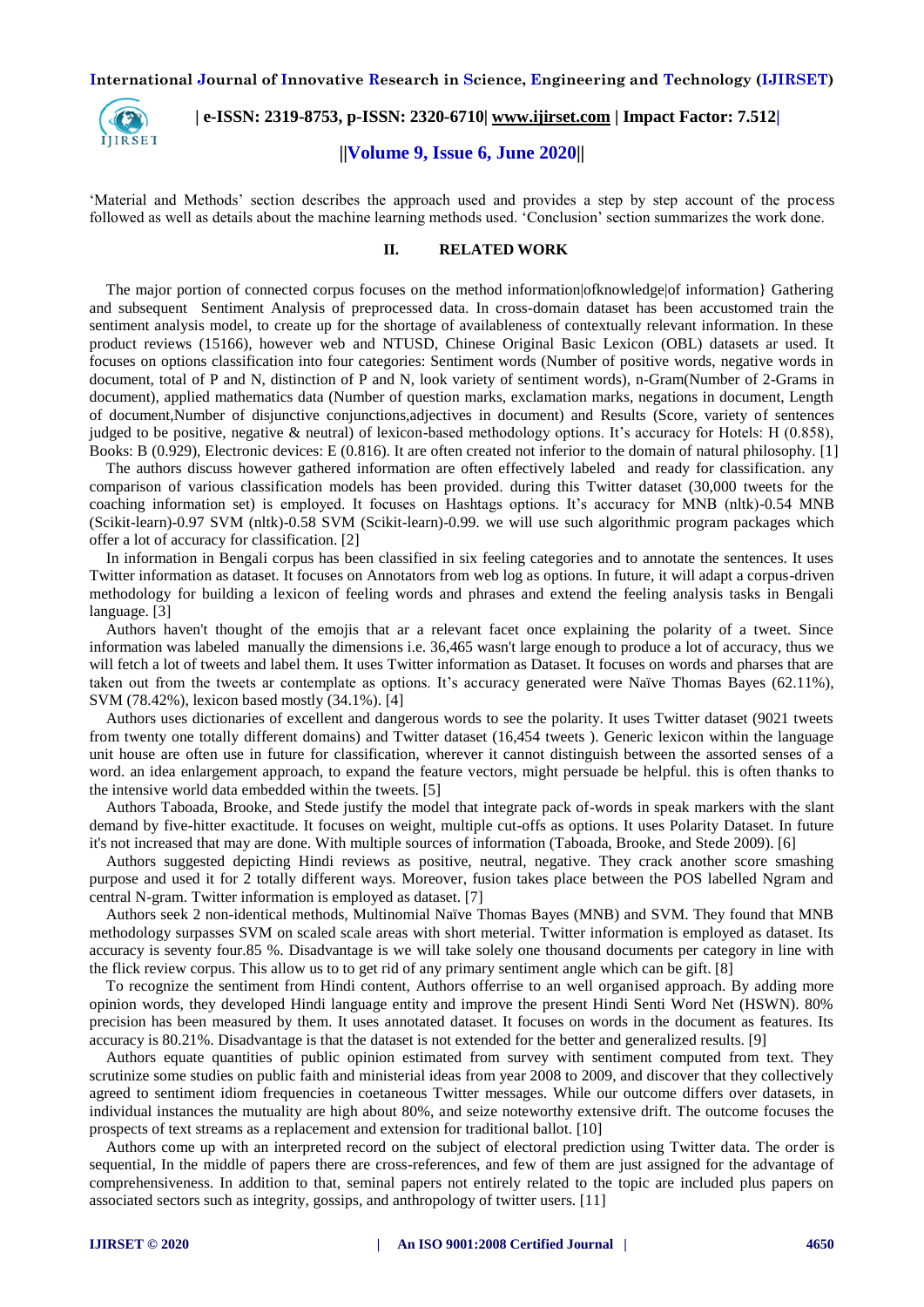

## **| e-ISSN: 2319-8753, p-ISSN: 2320-6710| [www.ijirset.com](http://www.ijirset.com/) | Impact Factor: 7.512|**

## **||Volume 9, Issue 6, June 2020||**

Authors inspected over 100,000 tweets, bring up political organizations in advance to the German federal election 2009. All-inclusive, we observe that Twitter is as a matter of fact used as a podium for state meditation. The bare number of tweets comes adjacent to traditional opinion polls and revolves voter fondness, while the emotion of tweets intimately equivalent to political agendas, applicants portrait, and affirmation from the media covering scope of the offensive series. [12]

Authors coated some a hundred and fifteen studies on the employment of Twitter in politics. For this discussion, studies area unit sorted in 3 topical categories: studies addressing the employment of Twitter by politicians and campaigns; studies addressing the employment of Twitter by varied publics throughout election and issue campaigns; and comments on Twitter throughout campaign events–such as televised debates, party conventions, and polling day coverage. [13]

Authors, during this work, we've studied the employment of twitter by house senate and politician candidates throughout the midterm (2010) elections within the U.S. our information is comprehensive of virtually 700 candidates and over 690k documents that they made and cited within the three.5 years resulting in the elections. we've used graph and text mining techniques to research variations between Democrats, Republicans and party candidates, and recommend a completely unique use of language modelling for estimating content cohesiveness. Our findings have shown vital variations within the usage patterns of social media, and recommend conservative candidates used this medium additional effectively, conveyancing a coherent message and maintaining a dense graph of connections.

Despite the shortage of party leadership, we discover party members show each structural and language-based cohesiveness. Finally, we tend to investigate the relation between network structure, content Associate in Nursingd election results by making a proof-of-concept model that predicts candidate conclusion with an accuracy of eighty eight.0%.[14]

Authors operate the current Irish General Election as a chronology for exploring the capability to represent ministerial emotions by way of excavation of social media. Our perspectives unite emotion studies using supervised learning and volume-based initiatives. We appraise in opposition to the stereotypical public opinion polls and the final election outcome. [15]

Existing work is limited due to the very fact that it focuses solely on the sentiment analysis phase and simply classifies the gathered data into classes according to specific lingual.

In this text - sentiment analysis, although a very important phase, has been looked at like the first step in preparing a machine learning model. Gathering of tweets happened.

Tweets were used so that sentiment analysis could be performed, the overall positive, negative, neutral sentiment towards the two major parties, BJP and Congress, is determined by assigning a score to the three polarities. Then a Regression model will be established how the positive, neutral and negative sentiment as expressed by netizens on Twitter relates to the two parties obtain. This is in contrast to existing classification centric models used as it goes beyond simply analyzing the data and predicts how the opinion of public affects the number of votes obtained.

### **III.MATERIALS AND METHODS**

#### *A. DATA COLLECTION*

This task included a series of selections that needed to be made. The Twitter Developer platform may be a powerful tool that gives different approaches consistent with the goals and demands of every project. Calls to the Twitter API are free, upon request and can be addressed using two different approaches The Streaming API and The Search API.

The Search API was the optimum for this research project's needs. But there were some other challenges that had to be addressed. The tweets had to be originated from Indian citizens located within India. Twitter data for two parties namely BJP (BharatiyaJanata Party) and Congress (Indian National Congress) were collected.

We've generalized a system to predict either products or brands sentiment among people. With the help of which users can predict for the review of movie, for the review of electronic brands, for the review of an automobiles, etc.

| Party      | Tweets | Likes | Retweets |  |  |  |  |
|------------|--------|-------|----------|--|--|--|--|
| <b>BJP</b> | 200    | 8452  | 16480    |  |  |  |  |
| Congress   | 200    | 10858 | 14645    |  |  |  |  |

**Table I: Tweets, Likes &Retweets for BJP and Congress**

#### *B. DATA PRE-PROCESSING*

Real-world data is usually incomplete, inconsistent and/or lacking in certain behavior/trends and is probably going to contain many errors. The search API returns a huge volume of metadata for each tweet. The fields that we were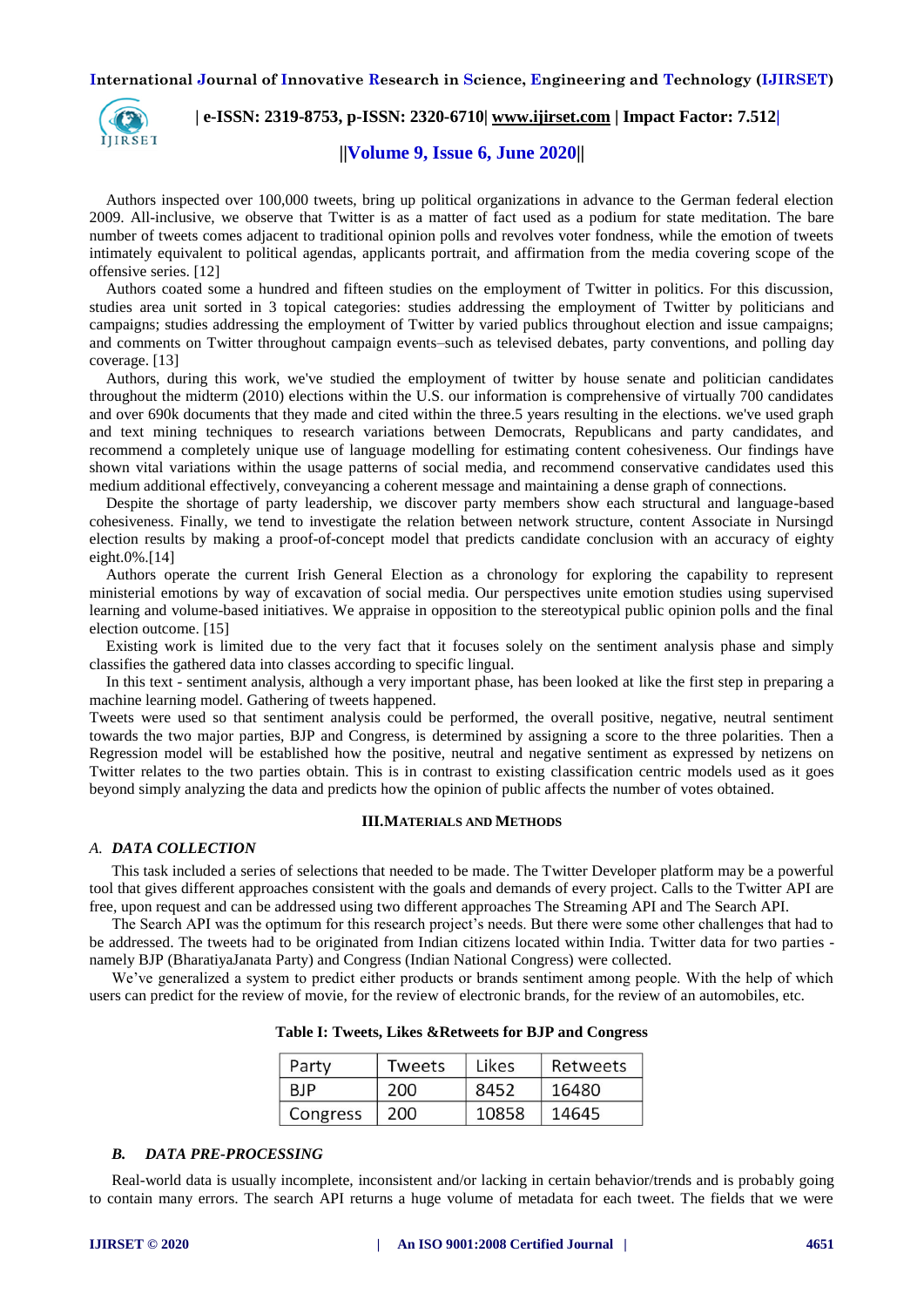

 **| e-ISSN: 2319-8753, p-ISSN: 2320-6710| [www.ijirset.com](http://www.ijirset.com/) | Impact Factor: 7.512|**

**||Volume 9, Issue 6, June 2020||** 

interested in were Tweet's ID, Date posted, Tweet's Text, Tweet's length, Tweet's Source, Tweet's retweets and Tweet's likes.

The collected raw data were transformed into an understandable format, and stored in text file. It included the following steps:

Data Cleaning - This process included all the tweets were stripped off special characters like '@' and URLs to overcome noise, resolving inconsistencies in data.

Data Integration - Data with different representation are put together and conflicts were resolved.

## *C. DATA LABELING*

TextBlob may be a Python (2 and 3) library for processing textual data. It provides an easy API for diving into common tongue processing (NLP) tasks like part-of-speech tagging, phrase extraction, sentiment analysis, classification, translation, and more. It is specifically attuned to sentiments expressed in social media. It is basically a sentiment intensity polarizer. TextBlob takes a sentence as input and provides a percent value for three categories positive, neutral, negative and compound (overall polarity of the sentence).

Polarity values range from -1 to 1, where a positive compound value indicates that the overall sentiment expressed in the sentence is positive and vice versa.

Apart from the polarity value, each tweet has associated with it the tweet features like Tweet's ID, Date posted, Tweet's Text, Tweet's length, Tweet's Source, Tweet's retweets and Tweet's likes.

Following figures shows an analysis of tweets which gives us the information of likes, retweets, tweet id, tweet length, date of tweet posted, source of tweets, and sentiment of tweets for BJP and Congress.

|               |                                                                                                                                      |        |                  |      |             |                                 |                                                                                                                             |       | the contract of the contract of the contract of the contract of the contract of the contract of the control of |                |      |             |                                 |             |
|---------------|--------------------------------------------------------------------------------------------------------------------------------------|--------|------------------|------|-------------|---------------------------------|-----------------------------------------------------------------------------------------------------------------------------|-------|----------------------------------------------------------------------------------------------------------------|----------------|------|-------------|---------------------------------|-------------|
|               | Bhartiya Janta Party                                                                                                                 |        |                  |      |             |                                 | Indian National Congress                                                                                                    |       |                                                                                                                |                |      |             |                                 |             |
|               |                                                                                                                                      | tuests | id len           | date |             | source Likes retueets sentiment |                                                                                                                             | tuets |                                                                                                                | id len         | date |             | source likes retweets sentiment |             |
|               | मार्गमा, नसल्लाह और आतंकवाह का खान्म मोडी मी  1270728241096122368 140 2020-06-10 14:43:16 Twitter Nedia Studio 1295 - 354 Neutral    |        |                  |      |             |                                 | 0 RT QUICSandesh: Rather than Deflect and Confus 1270750480273158149 140 2020-06-10 16:11:38 Twitter Neb App 0              |       |                                                                                                                |                |      |             |                                 | 133 Neutral |
|               | केल का केल एक सप्त केली के लिए प्रतिद्व क 1270725965224665089 140 2020-06-10 14:34:13 Twitter Media Studio 1241 - 303 Meutral        |        |                  |      |             |                                 | 1 RT (UNCSendesh: Statement on India and Nepal-  1270749210988761090 98 2028-06-18 16:06:35 Twitter for Android 0           |       |                                                                                                                |                |      |             |                                 | 185 Neutral |
|               | राष्ट्रवाद का विमार हमारे बुन की एक-एक बुंद मे…. 1270724756724802018 139 2020-06-10 14:29:25 Twitter Media Studio 1176 - 322 Neutral |        |                  |      |             |                                 | 2 मजल प्रान्सी नी ने मैंनी कुफे को लेक मी 1270743776424837121 136 2020-86-10 15:45:00 Twitter Media Studio 1280 440 Meutral |       |                                                                                                                |                |      |             |                                 |             |
|               | कोर को बहुत मौके मिने, नेकिन देश की मिला 127072263236364689 139 2028-06-10 14:20:59 Tuitter Media Studio 1604 - 450 Neutrol          |        |                  |      |             |                                 | 3 be it ways with it ways wiff, gd  1278740003447821571 138 2020-06-10 15:30:00 Twitter Media Studio 635 247 Neutral        |       |                                                                                                                |                |      |             |                                 |             |
|               | . AT Dnarendranodi: Over the last several years, 1270722114455130113 140 2020-06-10 14:18:55     Twitter Neb App     0               |        |                  |      |             | 6231 Positive                   | 4 वर देश की मुखा, एकता, अवंबता, समभुता का 1270736226820161537 137 2020-06-10 15:15:00 Twitter Media Studio 523              |       |                                                                                                                |                |      | 224 Neutral |                                 |             |
| $\mathcal{F}$ |                                                                                                                                      | 488.   | <b>ATE - 100</b> | 148. | 1980 1980 C | $-0.13$<br><b>CONTRACTOR</b>    |                                                                                                                             | 488.7 |                                                                                                                | $-0.06 - 0.06$ |      |             |                                 | - 77        |
|               |                                                                                                                                      |        |                  |      |             |                                 |                                                                                                                             |       |                                                                                                                |                |      |             |                                 |             |

Fig 1.BJP AnalysisFig 2. Congress Analysis

As our system is generalized we can use it to predict the trend of a particular product or brand. So here is an example of our generalized system, we've analyzed the tweets related to 3 idiots movie.

| tweets                                                                                                             |                                                                 | id len | date |  |                      | source likes retweets sentiment |
|--------------------------------------------------------------------------------------------------------------------|-----------------------------------------------------------------|--------|------|--|----------------------|---------------------------------|
| 8 RT Diamsrk_brk: Decades Most Popular Movies in 1270794230869504001 146 2020-06-10 19:05:29 Twitter for Android 0 |                                                                 |        |      |  |                      | 56 Positive                     |
| 1 RT @SaralPatel: Renember this beautiful and sc 1270793702693273600 139 2020-06-10 19:03:23 Twitter Web App       |                                                                 |        |      |  | 18.                  | 2544 Positive                   |
| 2 RT @GaspiHanz: The 3 idiots                                                                                      | 1270793487412113408 140 2020-06-10 19:02:32 Twitter for Android |        |      |  | $\mathbf{R}$         | 854 Negative                    |
| 3 RT @SaralPatel: Renember this beautiful and sc 1270793395565461504 139 2020-06-10 19:02:10 Twitter for Android   |                                                                 |        |      |  | ß.                   | 2544 Positive                   |
| 4 RT (SaralPatel: Renember this beautiful and sc 1270793286236557312 139 2020-06-10 19:01:44 Twitter for Android   |                                                                 |        |      |  | $\blacktriangleleft$ | 2544 Positive                   |

Fig 3. Movie Analysis

**Table II: Text Blob Sentiment Analysis Examples**

| Sentence                   | Comp    | Pos   | neg   | neu   |
|----------------------------|---------|-------|-------|-------|
| He is smart and funny      | 0.89    | 0.85  | 0.0   | 0.273 |
| A horrible Book            | $-0.84$ | 0.0   | 0.78  | 0.19  |
| It sucks, but I'll be fine | 0.23    | 0.265 | 0.189 | 0.59  |

The above table provides three examples of sentences analyzed using TextBlob. The first sentence is highly positive, second highly negative and the third is neutral. For performing sentiment analysis, a training data set should consist of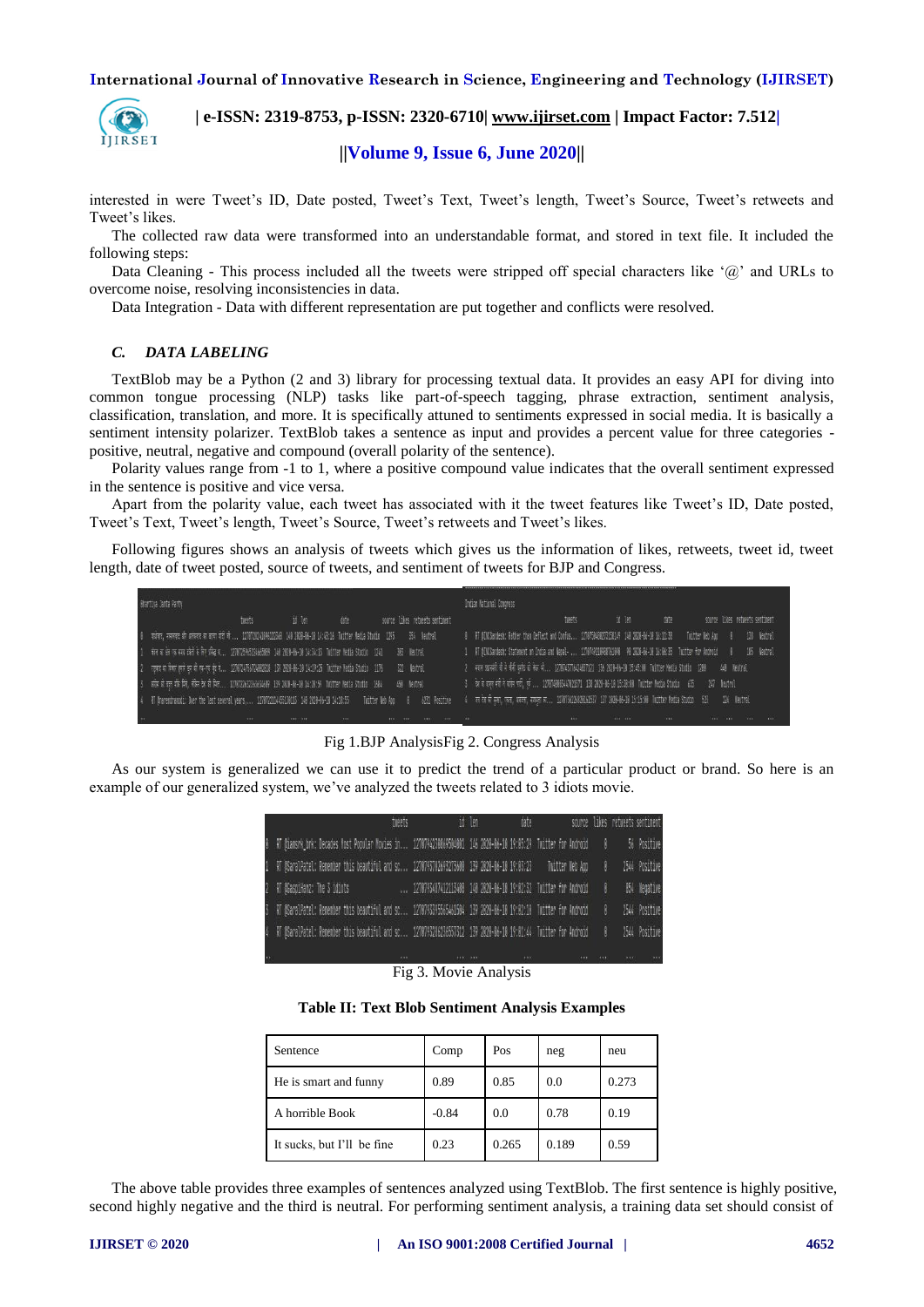

 **| e-ISSN: 2319-8753, p-ISSN: 2320-6710| [www.ijirset.com](http://www.ijirset.com/) | Impact Factor: 7.512| ||Volume 9, Issue 6, June 2020||** 

sentences that are either positive or negative. Thus the method proposed above was used to calculate the polarity of each tweet.

## *D. CREATING A TRAINING SET*

We are using TextBlob which is an already trained model for performing sentiment analysis on the dataset. Our dataset is nothing but an text file named as "Tweets.txt" where we store real-time tweets related to two major parties BJP and Congress. The real-time dataset was used for our system to work on.

This data contains the tweets related to what is being predicted and we are usingsTextBlob which analyses the sentiments of each tweet and also gives us the information of like, count of retweet, id, date of publication, source, and length of each tweet. TextBlob gives us original data removing all the duplicate data or duplicated tweets or retweets.

We also have a dataset in which there is data of two political party polarities which is describing the sentiments of people related to past events done by our indian political parties for a particular event that affected our nation.

#### E. *Design*

The proposed model can be divided into 4 main stages on the basis of the nature of the task to be performed.



Fig 4. Model for Election Prediction

Sentiment Analysis phase involves attributing the data with its associated polarity value.Final data set created after sentiment analysis and data labeling will be fed into a Decision Tree Classifier. The Decision Tree Classifier is trained on the data collected for the election prediction.

Once the sentiment analysis is done for two particular parties like BJP and Congress in our case then these result of polarity is fed into the Decision Tree Classifier whose accuracy is far much better than linear regression.

## **Mathematical Model**



**Where** A1= Establishing connection with twitter database  $B1$  = Analysis of tweets  $C1 =$  Assigning Polarity  $D1 =$ Comparing Result

**Set Theory :**  $S = \{s, e, X, Y, F\}$ S=Set of system s=start of the program X=Input of the program  $X=\{A1\}$ Where A1={Access Token,AccessSecret,Consumer key ,Consumer Secret}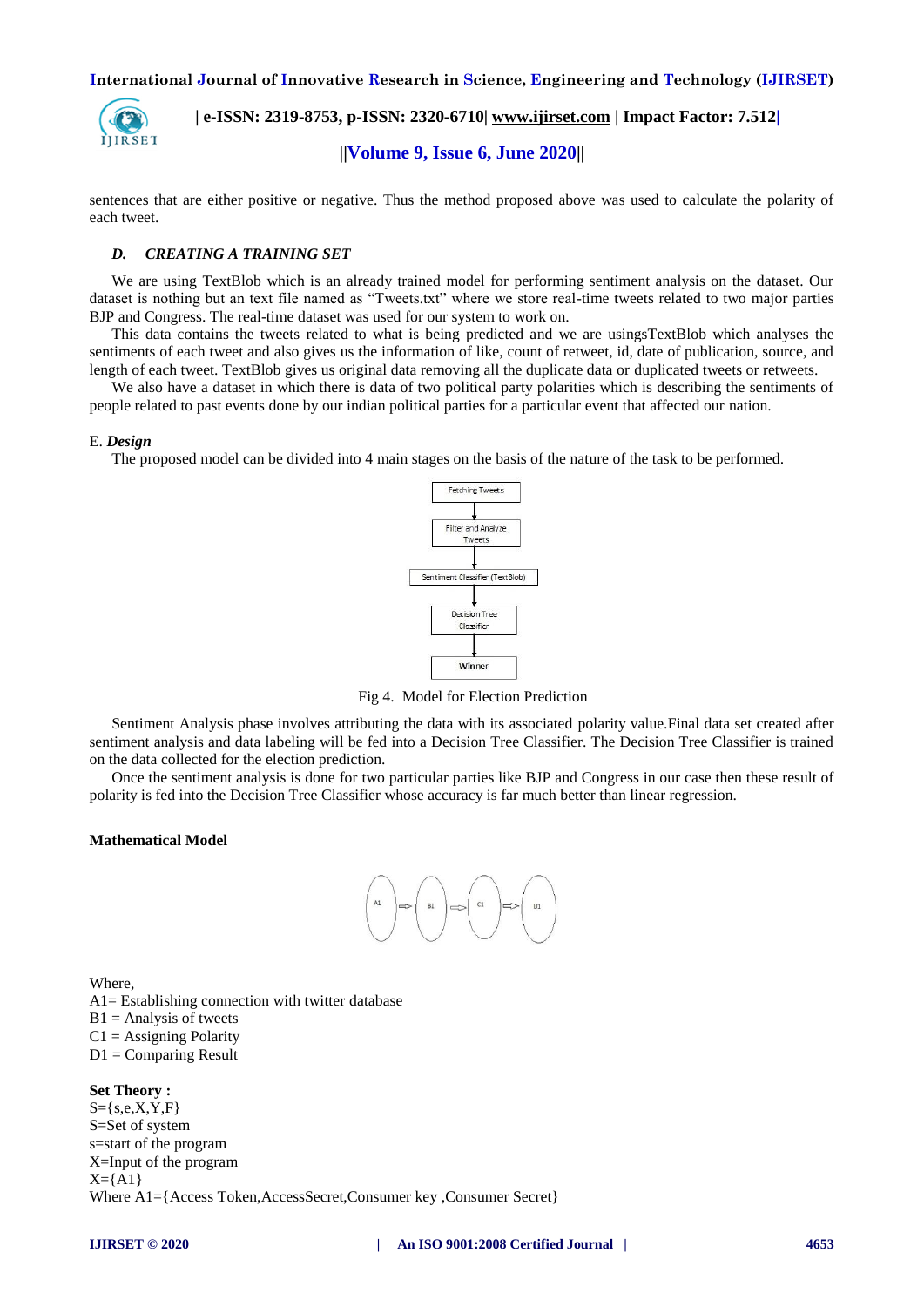

 **| e-ISSN: 2319-8753, p-ISSN: 2320-6710| [www.ijirset.com](http://www.ijirset.com/) | Impact Factor: 7.512|**

**||Volume 9, Issue 6, June 2020||** 

 $F = {B1, C1}$ Where F = Set of functions that are implemented to get output  $Y =$ Output of program  $Y = \{D1\}$ Where  $D1 = {Comparing$  results among parties and declaring winner } e=End of program So, in this case the problem is p class problem

#### *F. IMPLEMENTATION*

To implement the Supervised Decision Tree Classifier Model which will give us better accuracy, the performance of the Decision Tree Classifier and Simple Linear regression were analyzed. After analyzing various machine learning algorithms we discovered that Decision Tree Classifier model gives better accuracy than other algorithms. So we decided to use Decision Tree Classifier regression model for comparing and testing the result.

We've generalized our system for the things which can be predicted such as you can predict for a movie to check the review and decide whether to watch it or not, you can also predict the products popularity among people by understanding the sentiments.

## *G. GUI REPRESENTATION*

For the ease of making our system user friendly we have built GUI. GUI is nothing but a graphical user interface through which user can be more comfortable with the machine and it is a best form of representation. Due to GUI a user is expected to use system more.

Following figures shows the representation of UI.

| Sentiment Analysis                       |                                                                                                    | $\times$<br>$\Box$                        | ø<br>Sentiment Analysis   |                  |                                                 |
|------------------------------------------|----------------------------------------------------------------------------------------------------|-------------------------------------------|---------------------------|------------------|-------------------------------------------------|
| Tweets Analyzing Option                  |                                                                                                    | Button Pallete                            | -Tweets Analyzing Option- |                  | -Button Pallete-                                |
| <b>Tweet Query:</b><br>Number of Tweets: | BJP<br>20000                                                                                       | Perform Sentiment<br>Analysis on Tweets   | Tweet Query:              | Samsung          | Perform Sentiment<br>Analysis on Tweets         |
| <b>Specific Sentence:</b>                | Write a sentence                                                                                   | Perform Sentiment<br>Analysis on Sentence | Number of Tweets:         | 20               | Perform Sentiment                               |
|                                          |                                                                                                    | Save Results<br>To File                   | <b>Specific Sentence:</b> | Write a sentence | Analysis on Sentence<br>Save Results<br>To File |
| Analyzed Tweets                          | Positive tweets percentage: 18.1818181818183 %<br>Negative tweets percentage: 14.285714285714286 % |                                           | Analyzed Tweets           |                  |                                                 |
|                                          | Neutral tweets percentage: 67.53246753246754 %                                                     |                                           | Neutral                   |                  |                                                 |

Fig  $5.UI-IFig 6. UI-II$ 

### **IV. RESULTS AND DISCUSSIONS**

The TextBlob Model is trained on a dataset which gives us features to do task related to NLP i.e. natural language processing.After comparing the accuracy it is clear that Decision Tree Classifier model which is a binary classifier have is way better and optimum than other machine learning algorithms. The polarity dataset of previous elections is used for training and testing of our model which is being used on our real-time polarity. The Decision Tree Classifier model is used to compare and give us the result which is giving the most probable chances for a political party to win the upcoming election.

After the prediction of chances of winning the election by parties is made by our model, the predicted and actual polarity is compared and Accuracy Score is calculated.Linear Support Vector Machine (Linear SVM) is widely regarded as one of the best text classification algorithm. We achieve a higher accuracy score of 79% which is 5% improvement over naïve bayes algorithm according to our research.

Features are extracted from newly mined data and compared with an existing set of features.

We also measure the accuracy for Decision Tree Classifier model and linear regression model by implementing then we found out that the Decision Tree Classifier algorithm gives us much better accuracy over linear regression algorithm by enhancing the accuracy score by 5-15% that is 78-88%.The model visualization of our system's Decision Tree Classifier model, which helps us to predict the winning of a particular political party.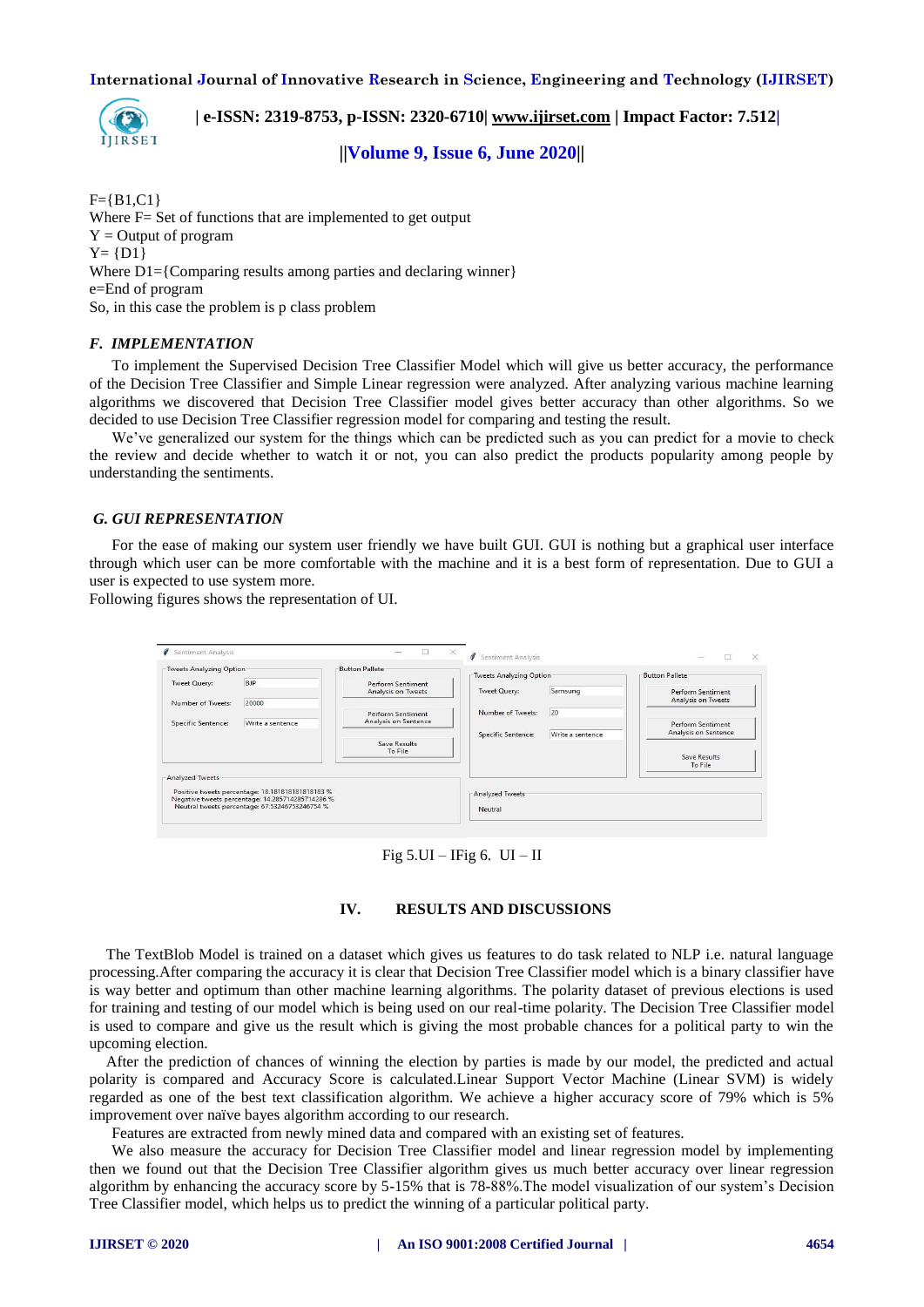

 **| e-ISSN: 2319-8753, p-ISSN: 2320-6710| [www.ijirset.com](http://www.ijirset.com/) | Impact Factor: 7.512|**

**||Volume 9, Issue 6, June 2020||** 



Fig 7. Model Visualization of Decision Tree Classifier Model

Following graph(7) shows number of Tweets likes and retweets of BJP and Congress. Following graph(8) shows the comparison between polarities for BJP and Congress.







The graph below is a pie chart which shows the percentage of positivity, negativity and neutrality of tweets for two major parties BJP and Congress.



Fig 9.Pie chart showing polarities for BJP and Congress Fig 10. Pie chart showing polarities for movie 3 Idiots

 Since our system is generalized, here's the proof supporting our statement. For example you can check for the reviews of 3 idiots movie.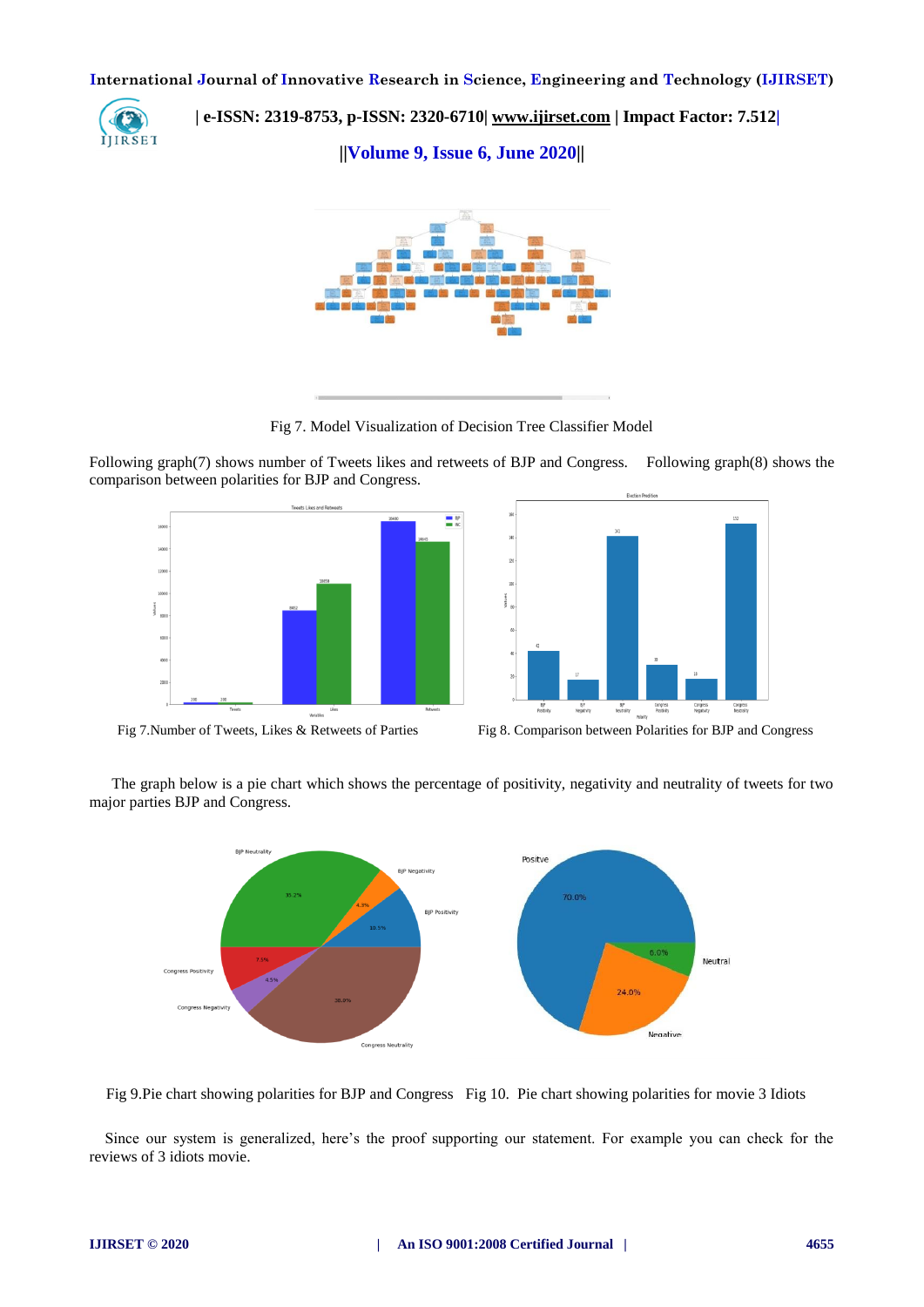

 **| e-ISSN: 2319-8753, p-ISSN: 2320-6710| [www.ijirset.com](http://www.ijirset.com/) | Impact Factor: 7.512|**

## **||Volume 9, Issue 6, June 2020||**

#### **V. ACKNOWLEGEMENT**

The research and implementation of this project was guided by Prof. Rachana Sable who provided their experience and their knowledge that was a great resource of knowledge. We are also thankful to Prof. JyotiChauhan and Prof. Ganesh Kadam for their insights that guided us to improve the quality of our work.

## **VI. FUTURE SCOPE**

The use of social media for the prediction of election results poses challenges at different stages. Finally, a model is proposed for election result prediction. While this model alone may not be sufficient to predict the results, however, it becomes a crucial component when combined with other statistical models and offline techniques (like exit polls).

Our system can be further enhanced by stating how much a particular party is expected to get seats in the parliament. Our system can also be enhanced to deal with sarcasm and figures of speech which are present in the text.

Our system can be enhanced by adding the concept of active learning so as to not miss out on any sentiments of the people which are the critical stakeholder for determination of a political party winning the elections.

To identify features and provide analysis for each aspect based on it.

To handle positive sentences which contain a negative word.

#### **VII. CONCLUSION**

The use of social media for the prediction of election results poses challenges at different stages. Finally, a model is proposed for election result prediction. While this model alone may not be sufficient to predict the results, however, it becomes a crucial component when combined with other statistical models and offline techniques (like exit polls).

We implemented our model on a dataset which was created by mining Tweets polarity. However, this model can be extended in the future to create an automated framework which mines the data for months since election result prediction is a continuous process and requires analysis over long periods of time.

Netizens use social media platform to express their emotions for a particular event. These emotions are used for psephology. This helps us to predict the maximum likelihood for a party to win election. It also helps us to analyze how events happening in a particular geographic location ends up affecting a party standing for election.

Thus we recommend that we should be using recurrent neural network along with reinforcement learning so that our system will be capable enough to handle sarcasm, aspect based analysis, negation handling.

#### **REFERENCES**

[1].Cross-Domain Sentiment Analysis of Product Reviews by Combining Lexicon-Based and Learn-Based Techniques, by K. Mao, J. Niu, X. Wang, L. Wang and M. Qiu (2015 )

[2]. Election Result Prediction victimization Twitter sentiment Analysis by JyotiRamteke, DarshanGodhia, Samarth sovereign and AadilShaikh.(2016)

[3].Labeling feeling in Bengali journal corpus - a fine-grained tagging at the sentence Level by D. Das and S. Bandyopadhyay(2011)

[4] Prediction of Indian Election victimization Sentiment Analysis on Hindi Twitter by Parul Sharma, Teng-Sheng Moh(2010)

[5] Sentiment Analysis in Twitter with light-weight Discourse Analysis by Subhabrata Mukherjee, PushpakBhattacharyya(2009)

[6] Lexicon-Based ways for Sentiment Analysis by MaiteTaboada, solon Rupert Brooke, Kimberly Voll, Manfred Stede(2012)

[7] Classifying Sentiment in Microblogs: Is Brevity a plus By Adam Bermingham& Alan Smeaton(2010)

[8] Sentiment Analysis of Hindi Review supported Negation and Discourse Relation by N. Mittal, B. Agarwal, G. Chouhan, N. Bania, and P. Pareek(2005)

[9] From Tweets to Polls: Linking Text Sentiment to opinion statistic by Brendan Flannery O'Connor, RamnathBalasubramanyan, Bryan R. Routledge and Noah A. Smith(2010)

[10] "I needed to Predict Elections with Twitter and every one I got was this Lousy Paper". A Balanced Survey on Election Prediction victimization Twitter information by Daniel Gayo-Avello.(2011)

[11] Predicting Elections with Twitter: What a hundred and forty Characters Reveal regarding Political Sentiment by AndranikTumasjan, Timm O. Sprenger, Philipp G. Sandner, Isabell M. Welpe(2011)

[12] Twitter in Politics: A Comprehensive Literature Review by Andreas Jungherr (2014)

[13] The Party is Over Here: Structure and Content within the 2010 Election by AvishayLivne , Matthew P. Simmons , Eytan Adar and Lada A. Adamic (2011).